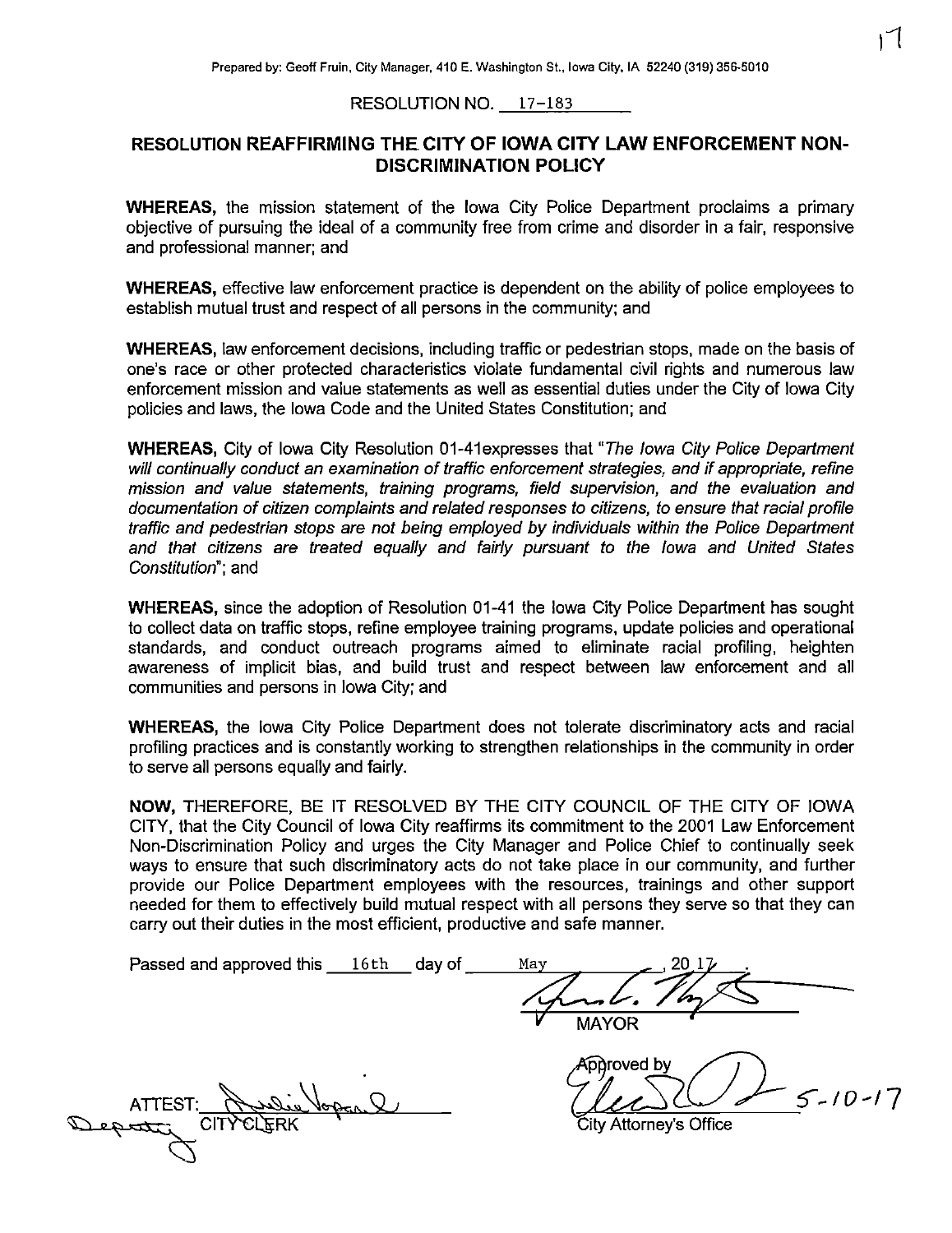Resolution No. \_\_\_ 17–183 Page  $2^{\frac{1}{2}}$ 

It was moved by <u>Dickens</u> and seconded by Resolution be adopted, and upon roll call there were: Thomas the

| AYES:        | NAYS: | <b>ABSENT:</b> | ABSTAIN: |                  |
|--------------|-------|----------------|----------|------------------|
|              |       | X              |          | Botchway         |
| X            |       |                |          | Cole             |
| X<br>X       |       |                |          | Dickens          |
| $\mathbf{X}$ |       |                |          | Mims             |
| $\mathbf{X}$ |       |                |          | Taylor<br>Thomas |
| $\mathbf{X}$ |       |                |          | Throgmorton      |
|              |       |                |          |                  |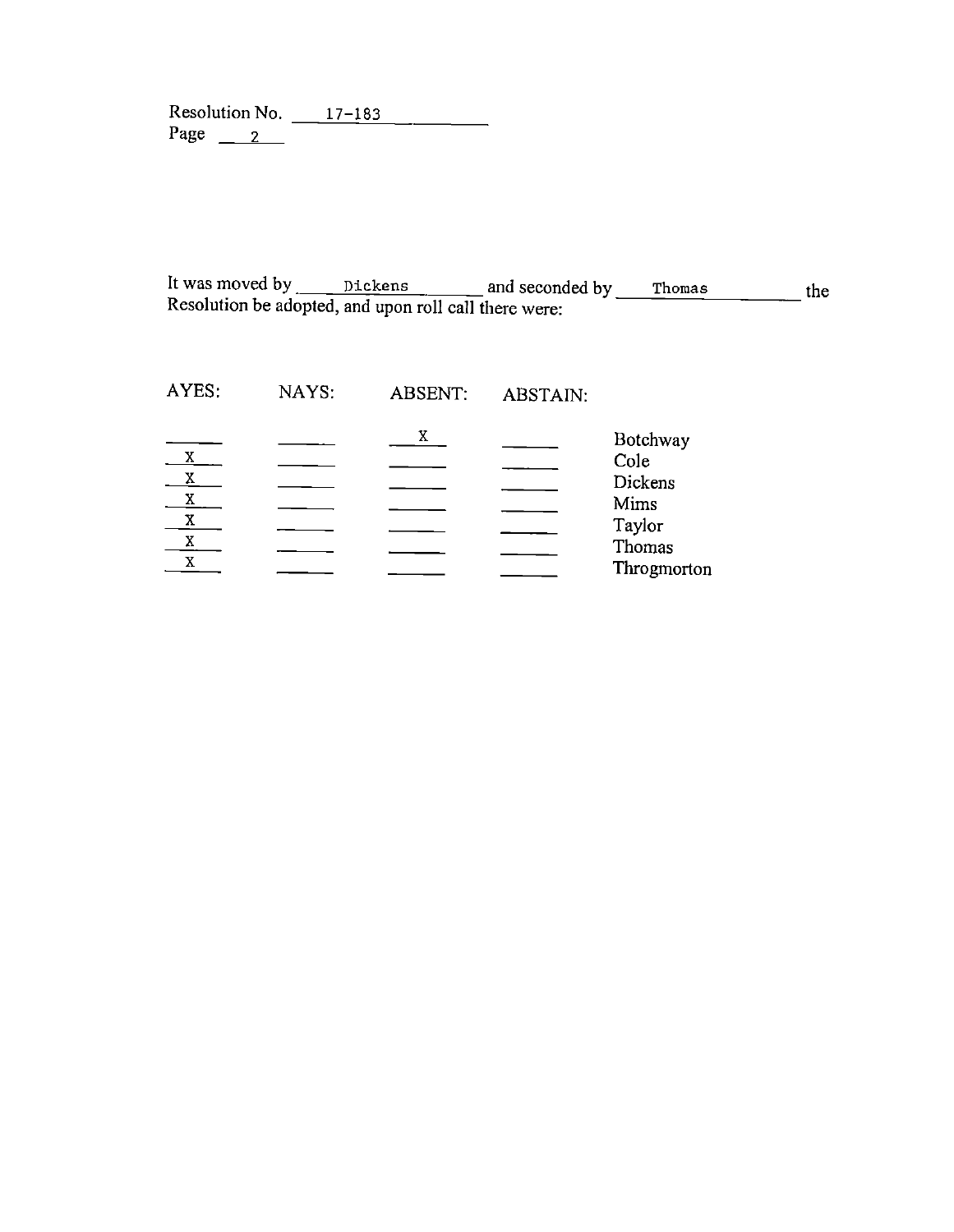

Click here to enter a date of council meeting.

Resolution reaffirming the City of Iowa City Law Enforcement Non - Discrimination Policy

| Prepared By:     | Geoff Fruin, City Manager                     |
|------------------|-----------------------------------------------|
| Reviewed By:     | Jody Matherly, Police Chief                   |
|                  | Eleanor Dilkes, City Attorney                 |
| Fiscal Impact:   | N/A                                           |
| Recommendations: | Staff: Approval                               |
|                  | Commission: N/A                               |
| Attachments:     | Adopted Resolution 01-41, Proposed Resolution |

## Executive Summary:

At the April  $18<sup>th</sup>$  work session, the City Council requested that staff prepare a resolution on the topic of racial profiling. Staff has prepared a resolution reaffirming a 2001 City Council resolution that adopted the Law Enforcement Non -Discrimination Policy. Both the 2001 adopted resolution and the proposed resolution are attached.

Since the adoption of the 2001 resolution, the Iowa City Police Department has sought to collect data on traffic stops, refine employee training programs, update policies and operational standards, and conduct outreach programs aimed to eliminate racial profiling, heighten awareness of implicit bias, and build trust and respect between law enforcement and all communities and persons in Iowa City. Examples of this ongoing effort include expanded outreach programs, broadened training programs, enhanced partnerships with St Ambrose University on traffic stop analysis and recently updated Department orders on racial profiling and civil rights.

The Police Department remains committed to the primary objective in its mission statement, which includes pursuing the ideal of a community free from crime and disorder in a fair, responsive and professional manner.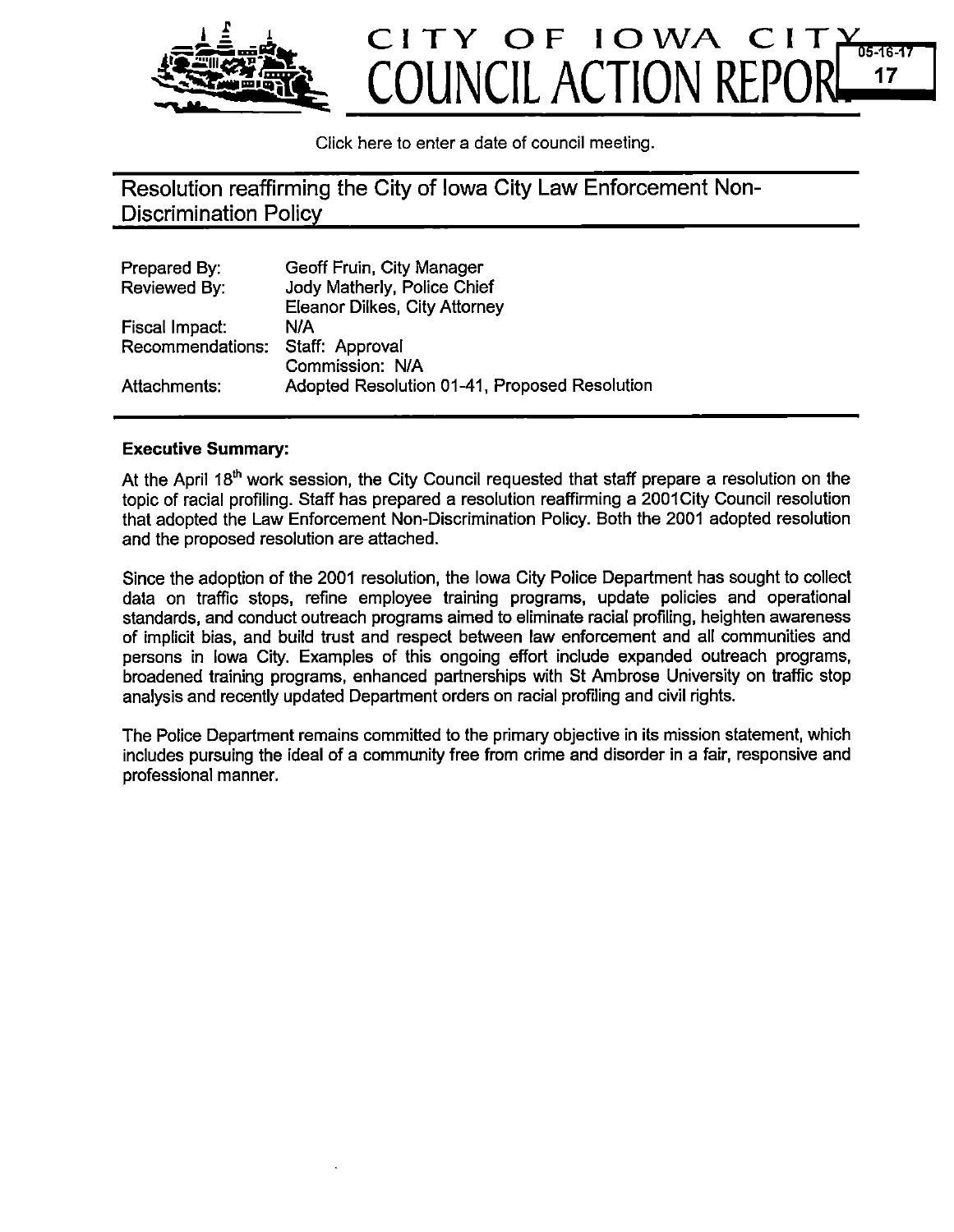RESOLUTION NO. 01-41

## RESOLUTION ADOPTING CITY OF IOWA CITY LAW ENFORCEMENT NON-DISCRIMINATION POLICY.

WHEREAS, the mission statement of the Iowa City Police Department proclaims a primary objective of pursuing the ideal of a community free from crime and disorder in a fair, responsive, and professional manner, and

WHEREAS, effective law enforcement rests upon the integrity of law enforcement and the mutual trust and respect of our citizens; and

WHEREAS, professional law enforcement agencies should not endorse, by training or policy, enforcement practices dependent on racial profiling; and

WHEREAS, traffic laws serve to promote the safe and efficient use of the transportation system and the enforcement of traffic laws Is an essential element In reducing deaths and injuries caused by motor vehicle crashes; and

WHEREAS, proactive traffic enforcement efforts based on probable cause, reasonable suspicion or other constitutional practices have been proven to reduce street crimes and Increase the apprehension of criminal offenders; and

WHEREAS, traffic enforcement annually leads to the interdiction of illegal substances and stolen property; and

WHEREAS, there is a reported perception that some law enforcement officers in our country engage in discriminatory traffic enforcement practices through racial profiling; and

WHEREAS, the reported perception and the underlying issue of discrimination through racial profiling Is of paramount concern to law enforcement agencies as well as the communities these agencies serve; and

WHEREAS, traffic stops made on the basis of a motorist's race violate fundamental civil rights and numerous law enforcement mission and value statements as well as our duties under the City of Iowa City policies and laws, the Iowa Code and the United States Constitution.

NOW, THEREFORE, BE IT RESOLVED BY THE CITY COUNCIL OF THE CITY OF IOWA CITY, IOWA, THAT:

 $1.$ The Iowa City Police Department will continually conduct an examination of traffic enforcement strategies, and if appropriate, refine mission and value statements, training programs, field supervision, and the evaluation and documentation of citizen complaints and related responses to citizens, to ensure that racial profile traffic and pedestrian stops are not being employed by Individuals within the Police Department and that citizens are treated equally and fairly pursuant to the Iowa and United States Constitutions.

16

MIg.